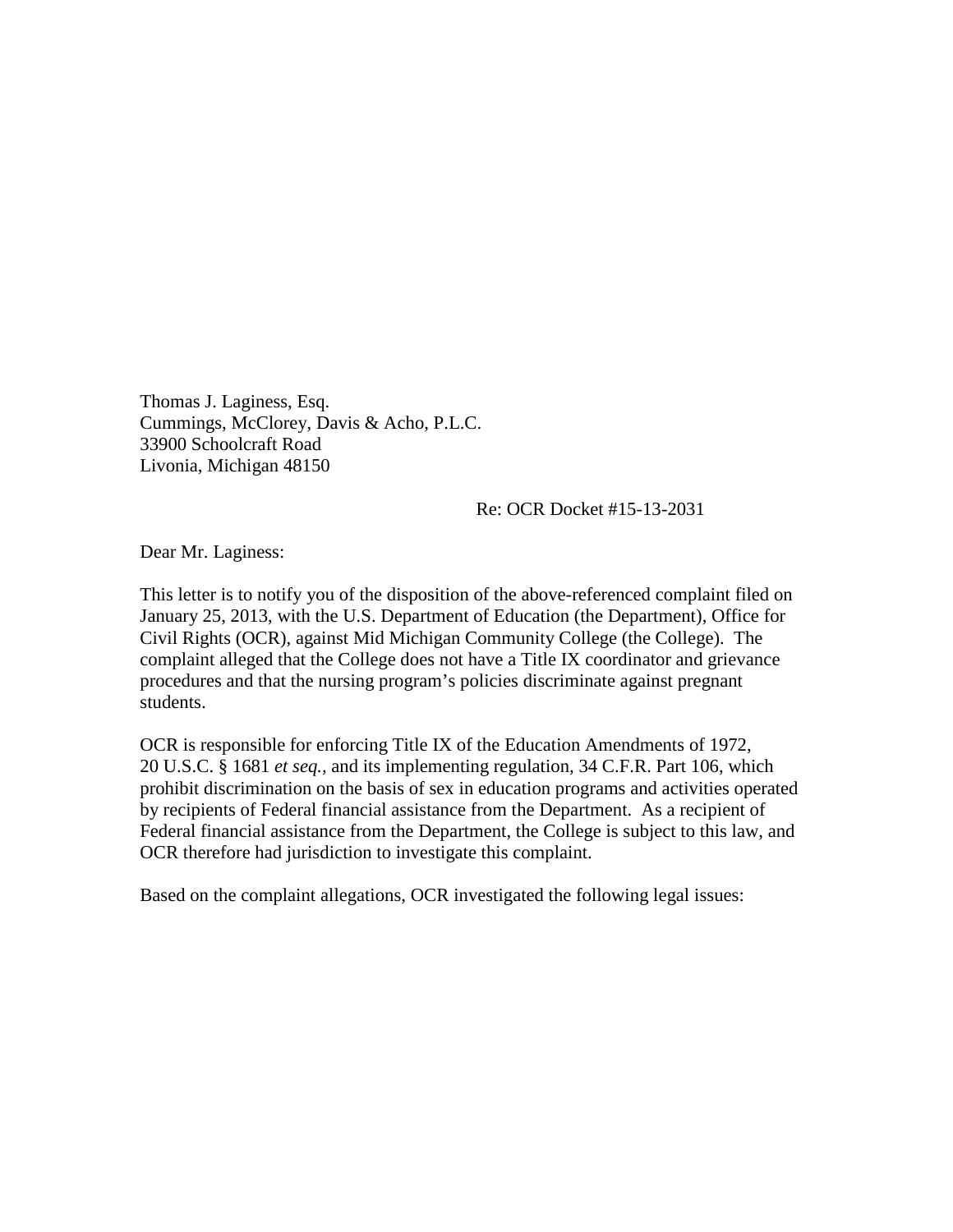## Page 2 – Thomas J. Laginess, Esq.

- 1. whether the College failed to designate at least one employee to coordinate its efforts to comply with and carry out its responsibilities under Title IX, including the investigation of any complaint alleging noncompliance with Title IX or alleging any actions which would be prohibited by Title IX, and to notify its students and employees of the name, office address and telephone number of the employee(s) as required by the Title IX implementing regulation at 34 C.F.R. § 106.8(a);
- 2. whether the College failed to adopt and publish grievance procedures providing for prompt and equitable resolution of student and employee complaints alleging any action which would be prohibited by Title IX as required by 34 C.F.R. § 106.8(b); and
- 3. whether the College discriminates against, or excludes students from its education program or activities, including any classes or extracurricular activities, on the basis of pregnancy in violation of 34 C.F.R. § 106.40.

Prior to the conclusion of OCR's investigation, the College agreed to voluntarily resolve the allegations pursuant to Section 302 of OCR's *Case Processing Manual* (the *Manual*). The College signed the enclosed agreement, which, once implemented, will fully address all three allegations in accordance with Title IX. We set forth below the bases for OCR's determinations.

During OCR's investigation to date, OCR interviewed the Complainant and relevant College administrators. OCR also obtained documentation from the College and reviewed various College policies and procedures regarding pregnancy and discrimination based on sex. OCR also reviewed the College's procedures for resolution of complaints alleging sex discrimination/ harassment, as well as the College's nursing program's policies and procedures regarding pregnancy.

The College has two campuses, one in Harrison, Michigan, and one in Mt. Pleasant, Michigan. The College offers four types of programs, including health sciences, occupational programs, trade and technical programs, and a transfer program that includes general studies. Within most of these programs, students can select from shortterm training options, two-year associate degrees, or transfer degrees that integrate into four-year programs at other colleges and universities. The allegations in this complaint regarding pregnancy were directed at the nursing program, one of the health sciences programs offered by the College at both of its campuses.

The College's College Catalog (the Catalog) and the nursing program's Student Nurse Handbook (the Nurse Handbook) both contain general complaint procedures, which differ slightly but are substantially the same. The Catalog encourages students to discuss complaints with the appropriate College personnel. The Catalog provides that, if students have an equal opportunity/affirmative action concern, they should contact the human resources department. It further provides that, if students have a complaint regarding an instructor, they should first discuss the matter with the instructor if they feel comfortable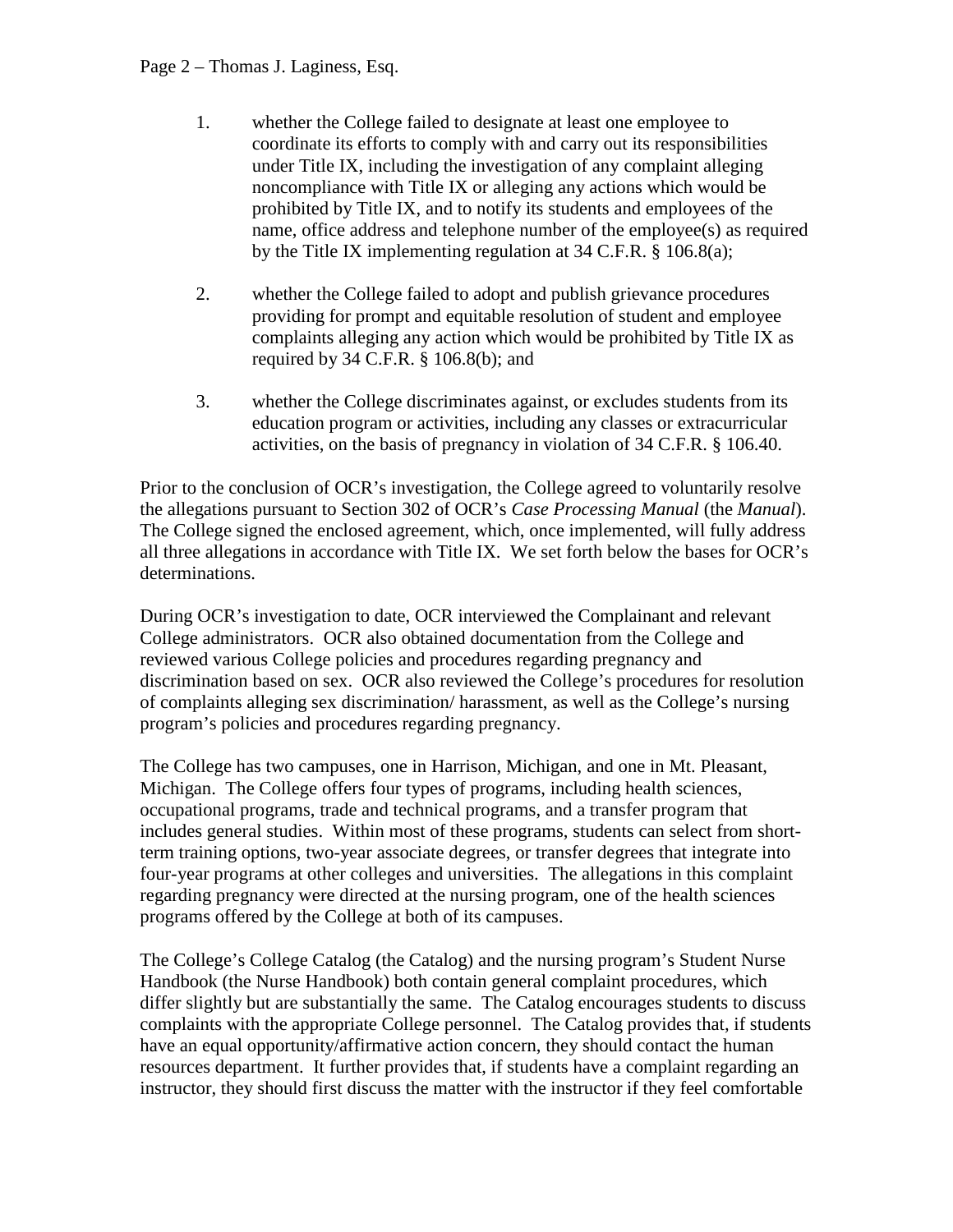## Page 3 – Thomas J. Laginess, Esq.

doing so. The Catalog refers all "non-instructor problems" to the associate dean of student and academic support services, who will direct the student to the appropriate department. The last sentence of the grievance procedure in the Catalog states, "Sexual Harassment: Human Resources Department" and provides a telephone number. However, during interviews of College administrators, OCR learned that in practice, as opposed to the information above, students would go to the executive dean to file a sexual discrimination complaint.

While each policy does include a telephone number, none of the policies identify a contact person or office address. The policies explain that, upon receipt of a complaint, the appropriate College representative will conduct an investigation, but they do not provide grievants the opportunity to identify witnesses and other evidence. They also contain no assurance that the College will take steps to prevent recurrence of any sex discrimination found to have occurred and to correct any discriminatory effects on the grievant and others, if appropriate.

With respect to the nursing program's policies and procedures regarding pregnant students, the Nurse Handbook contains several applicable provisions. The Nurse Handbook requires all students in the nursing program to provide the results of a health physical, which includes a specific question as to whether the student is pregnant. The Nurse Handbook also contains a provision regarding temporary conditions, which states that if a student was pregnant or were to become pregnant, the student must provide documentation from her physician giving her medical clearance to participate in the nursing program. Additionally, the Nurse Handbook contains a short "Pregnant Students" section, which states as follows:

If students are planning a pregnancy, it is strongly recommended that they re-evaluate their application or continuation in the nursing program. No consideration will be made for class, skills lab or clinical schedules to accommodate pregnant (planned or unplanned) students. All pregnant students MUST have documented physician clearance to begin or proceed in the nursing program. The clearance must be for attending and participating in skills lab, class and clinical without restrictions. Should pregnancy interfere with progress, students need to re-evaluate their choices.

Throughout the interviews, the College and nursing program administrators informed OCR that the College is in the process of updating and revising its general policies and the Nurse Handbook to ensure that they are in compliance with Title IX. The 2013-2014 Nurse Handbook posted on the College's website, which states that it was revised in July of 2013, contains an almost identical statement, titled "Pregnant Students", as the statement cited above.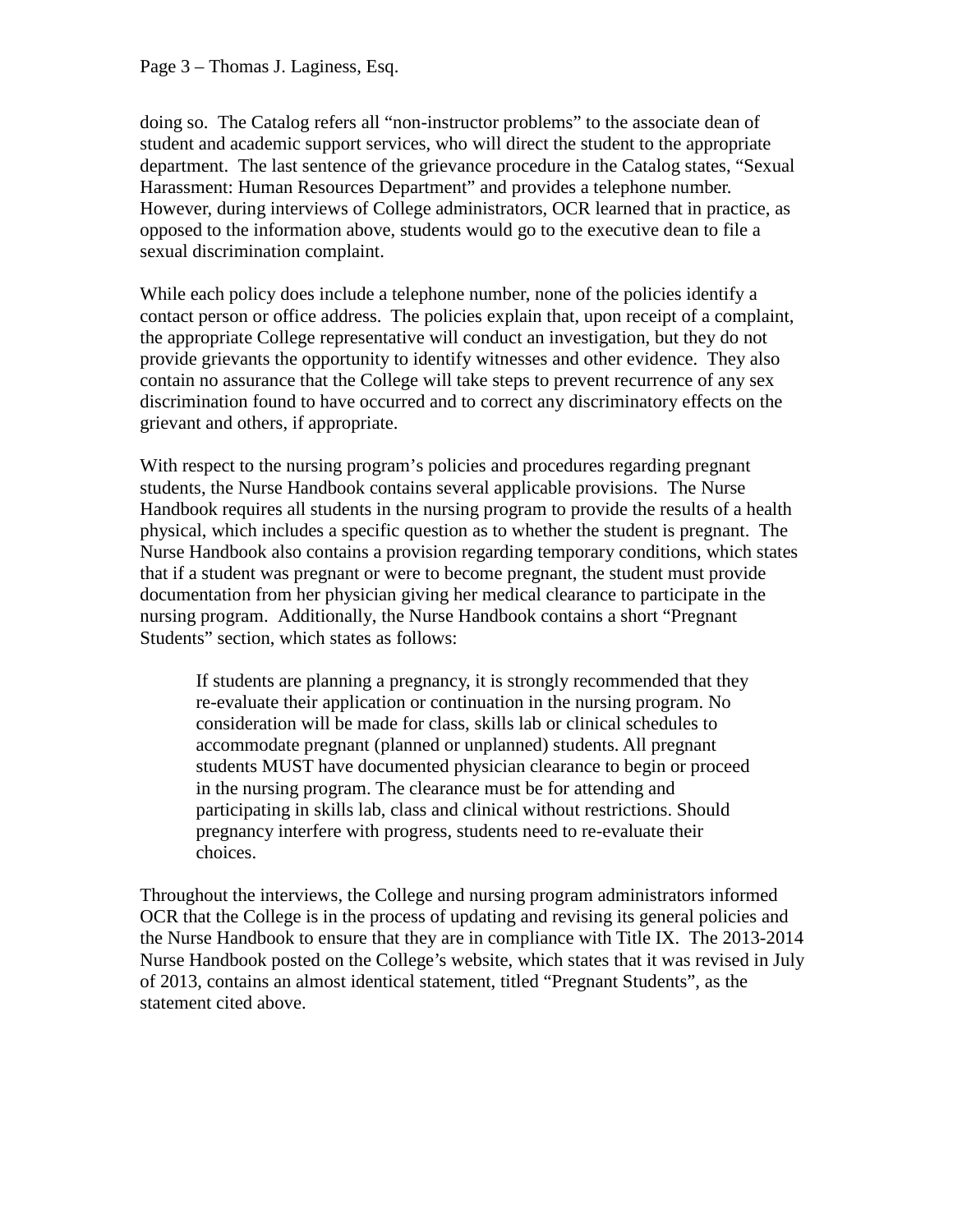The Title IX implementing regulation provides that no person shall, on the basis of sex, be excluded from participation in, be denied the benefits of, or be subjected to discrimination under any academic, research, occupational training, or other education program or activity operated by recipients of Federal financial assistance from the Department. 34 C.F.R. § 106.31. The regulation, at 34 C.F.R. § 106.40(b), also prohibits recipients from discriminating against a student or excluding the student from its education program or activity on the basis of the student's pregnancy, childbirth, and/or recovery from pregnancy. In addition, the regulation, at 34 C.F.R. § 106.40(a), prohibits a recipient from applying any rule concerning a student's parental, family, or marital status which treats students differently from other students on the basis of sex.

A recipient may require a pregnant student or student who has given birth to submit medical certification for academic participation only if the recipient also requires such certification from all students with physical or emotional conditions requiring the attention of a physician. 34 C.F.R.  $\S$  106.40(b)(2). A student who has been hospitalized due to childbirth, for example, should not be required to submit a medical certificate for reentry to the academic program if a certificate is not required of a student who has been hospitalized for other types of medical treatment.

To ensure a pregnant student's access to its educational program, when necessary, a school must make adjustments to the regular program that are reasonable and responsive to the student's temporary pregnancy status. See OCR's Pamphlet: *Supporting the Academic Success of Pregnant and Parenting Students Under Title IX of the Education Amendments of 1972*, June 25, 2013 at: [http://www2.ed.gov/about/offices/list/ocr/docs/pregnancy.html.](http://www2.ed.gov/about/offices/list/ocr/docs/pregnancy.html)

The Title IX implementing regulation, at 34 C.F.R. § 106.40(b)(5), further states, in relevant part, that, in the case of a recipient which does not maintain a leave policy for its students, or in the case of a student who does not otherwise qualify for leave under such a policy, a recipient shall treat pregnancy, childbirth, and recovery therefrom as a justification for a leave of absence for so long a period of time as is deemed medically necessary by the student's physician, at the conclusion of which the student shall be reinstated to the status which she held when the leave began.

The Title IX regulation, at 34 C.F.R. § 106.8(a), requires a recipient designate at least one employee to coordinate its efforts to comply with and carry out its responsibilities under Title IX, including the investigation of any complaint alleging noncompliance with Title IX or alleging any actions which would be prohibited by Title IX. 34 C.F.R. § 106.8(a) also requires a recipient to notify all its students and employees of the name, office address and telephone number of the employee(s) appointed to coordinate the recipient's Title IX compliance.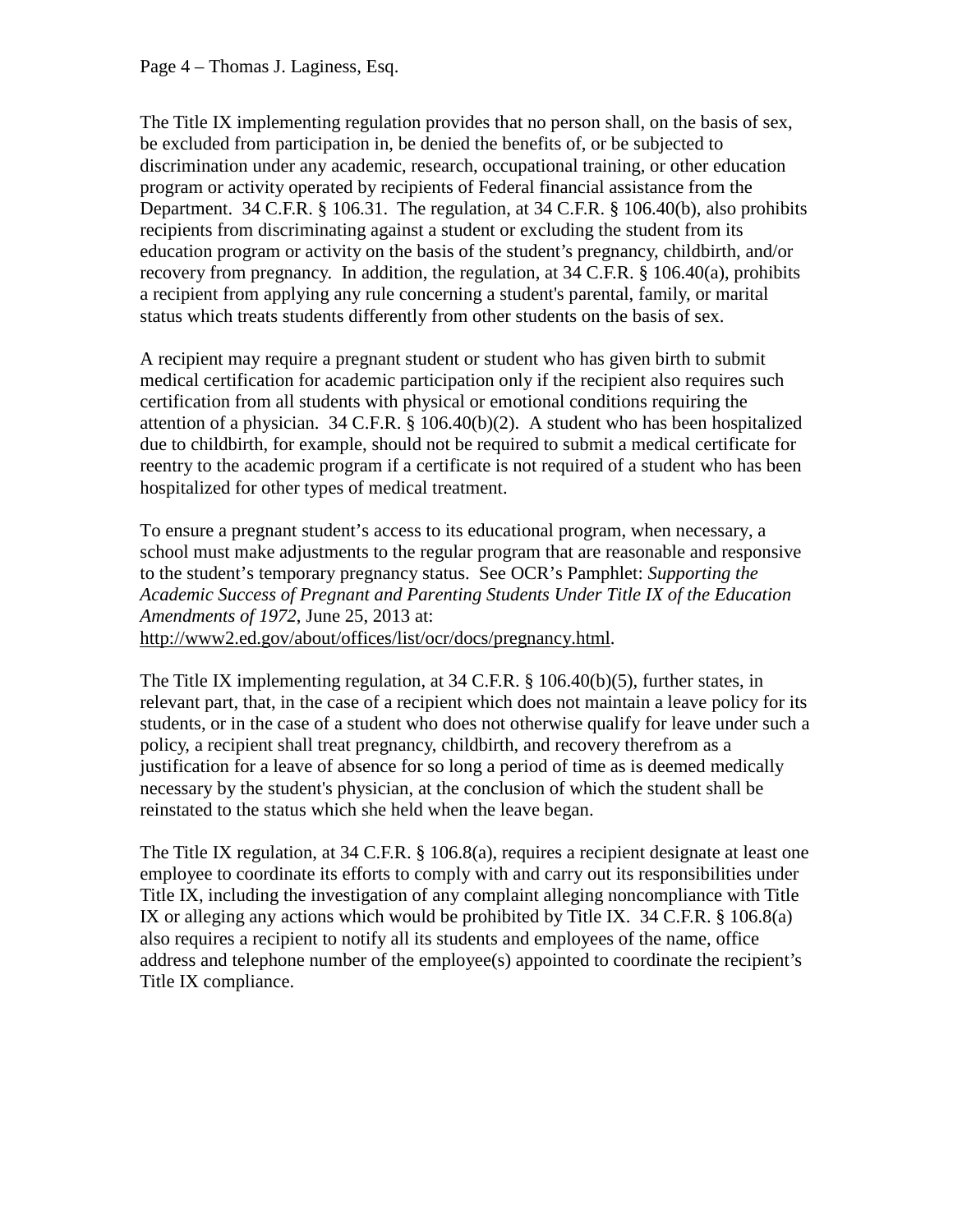With respect to grievance procedures, the Title IX implementing regulation, at 34 C.F.R. § 106.8(b), requires a recipient to adopt and publish procedures that provide for the prompt and equitable resolution of student and employee complaints alleging any actions prohibited by Title IX and its implementing regulation. OCR examines a number of elements when evaluating whether a recipient's grievance procedures are prompt and equitable, including whether the procedures provide for:

- 1. notice of the procedure, including where complaints may be filed;
- 2. application of the procedure to complaints alleging discrimination carried out by employees, other students, or third parties;
- 3. adequate, reliable, and impartial investigation of complaints;
- 4. designated and reasonably prompt timeframes for the major stages of the complaint process;
- 5. notice to the parties of the outcome of the complaint; and
- 6. an assurance that the recipient will take steps to prevent recurrence of any sex discrimination found to have occurred, and to correct any discriminatory effects on the grievant and others, if appropriate.

Grievance procedures may include informal mechanisms for resolving sex discrimination complaints to be used if the parties agree to do so. OCR has frequently advised recipients, however, that it is not appropriate for a student who is complaining of discrimination or harassment to be required to work out the problem directly with the individual alleged to be harassing him or her, and certainly not without appropriate involvement by the school (e.g., participation by a counselor, trained mediator, or, if appropriate, a teacher or administrator). In addition, the complainant must be notified of the right to end the informal process at any time and begin the formal stage of the complaint process. In some cases, such as alleged sexual assaults, mediation will not be appropriate even on a voluntary basis.

As noted above, prior to OCR's completion of its investigation of the allegations in this matter, the College expressed interest in resolving these allegations pursuant to Section 302 of the *Manual*. The *Manual* provides that a complaint may be resolved before the conclusion of an OCR investigation if a recipient asks to resolve the complaint and signs a resolution agreement that addresses the complaint allegations. Such a request does not constitute an admission of liability on the part of the College, nor does it constitute a determination by OCR that the College has violated any of the laws that OCR enforces. The provisions of the resolution agreement are to be aligned with the complaint allegations or the information obtained during the investigation and consistent with applicable regulations.